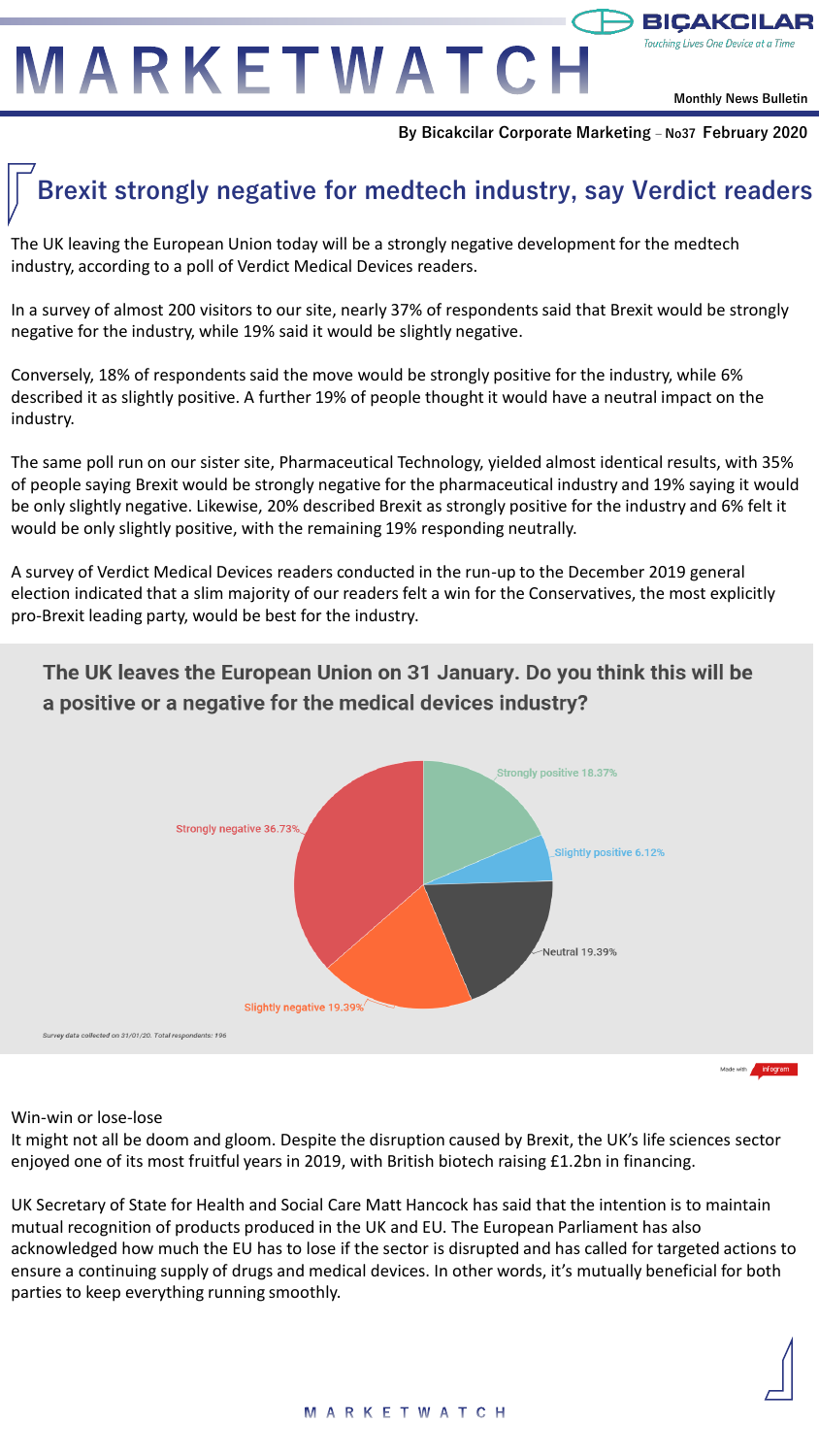MARKETWATCH

**Monthly News Bulletin**

### **By Bicakcilar Corporate Marketing – No37 February 2020**

# **Wuhan coronavirus case confirmed in Canada By GlobalData Healthcare**

Canadian health officials in British Columbia have confirmed a case of Wuhan coronavirus.

This confirmed case follows two other confirmed cases in Toronto, Ontario. There are over 30 cases of Wuhan coronavirus beyond Asia's borders; it has spread to Canada, US, France, Germany, Australia, and Singapore. Across Asia, the coronavirus has spread to over 7,700 people and has resulted in 170 deaths.

The original infection is believed to have been transmitted from wild bats to humans, but human to human transmission has now been confirmed. The Wuhan coronavirus appears to be less fatal than former viral outbreaks, such as SARS and MERS, but is more contagious, according to France's health minister. Scientists across the globe estimate that each affected individual will infect between two to five other individuals on average.

Given the ability of the virus to transmit between humans, special containment attention needs to be implemented in healthcare settings across the world to prevent the spread of the virus to vulnerable populations. China has taken aggressive action to stem the spread of the virus and has quarantined Wuhan from the world and has sanctioned the rapid construction of multiple care facilities in order to treat the infected. GlobalData expects the rising number of infected cases around the globe to impose heavy pressures on global healthcare infrastructure while hospitals push to implement proper quarantine controls in order to prevent further disastrous outbreaks.

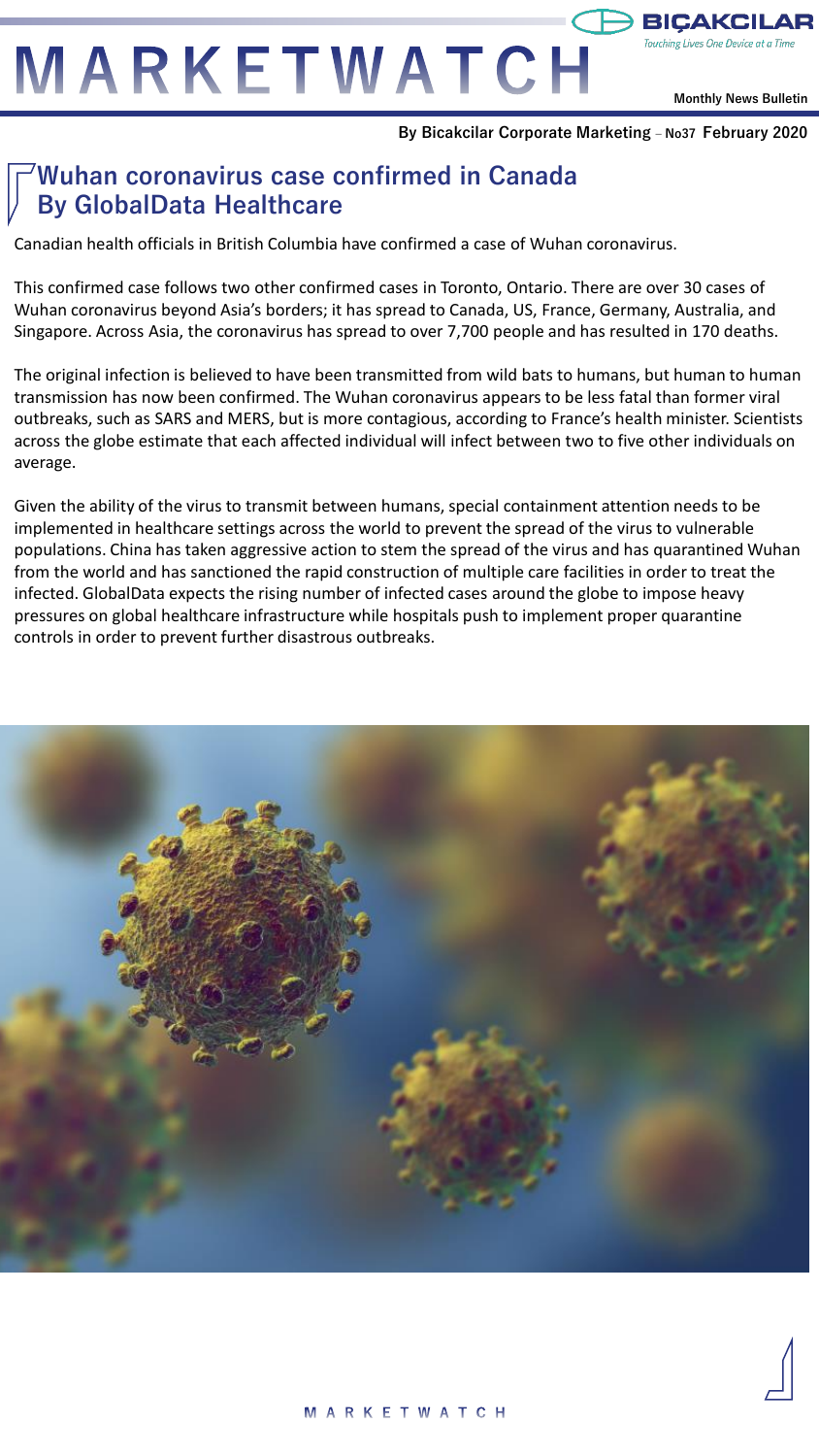

# **7D Surgical receives approvals for Cranial Biopsy Kit 4 February 2020**

Canada-based 7D Surgical has secured 510(k) clearance from the US Food and Drug Administration (FDA), as well as the Health Canada medical device license (MDL) for its Cranial Biopsy Kit.

Cranial Biopsy Kit enables neurosurgeons to employ image guidance to precisely target brain lesions during needle biopsy procedures. The Toronto-based firm has announced the commercial launch of the Universal Tracking Kit to support a series of surgical instruments. Universal Tracking Kit can be utilised by spine surgeons to track and visualise any rigid surgical instrument on the MvIGS system, including third-party vendor taps and screwdrivers.

7D Surgical CEO Beau Standish said: "7D Surgical has successfully transitioned from a start-up organisation to a growth company, having launched more than 33 MvIGS programs since our full commercial release a little over a year ago. "We are very proud of our team for commercialising these latest products in the spine and cranial markets. "2020 will be another break out year for our Machine-Vision innovations and continued North American and international expansion."

The FDA 510(k)-cleared and Health Canada approved MvIGS system is for use in surgical workflows during spine and cranial surgeries. Featuring camera-based technology and machine vision algorithms, MvIGS system addresses issues associated with legacy surgical navigational platforms.

Visible light is used by the MvIGS system, helping to avoid patient and staff exposure to intraoperative radiation seen in older technologies. 7D Surgical sales and marketing vice-president Brian Stuart said: "We have completed more than 1,500 clinical cases with the 7D Surgical System and the feedback from our surgeon users has been tremendous.

"I am excited to offer these new technologies to our customer base which expand the functionality of the MvIGS system while maintaining our clear advantages in speed and reduced radiation exposure to operating room staff and patients."

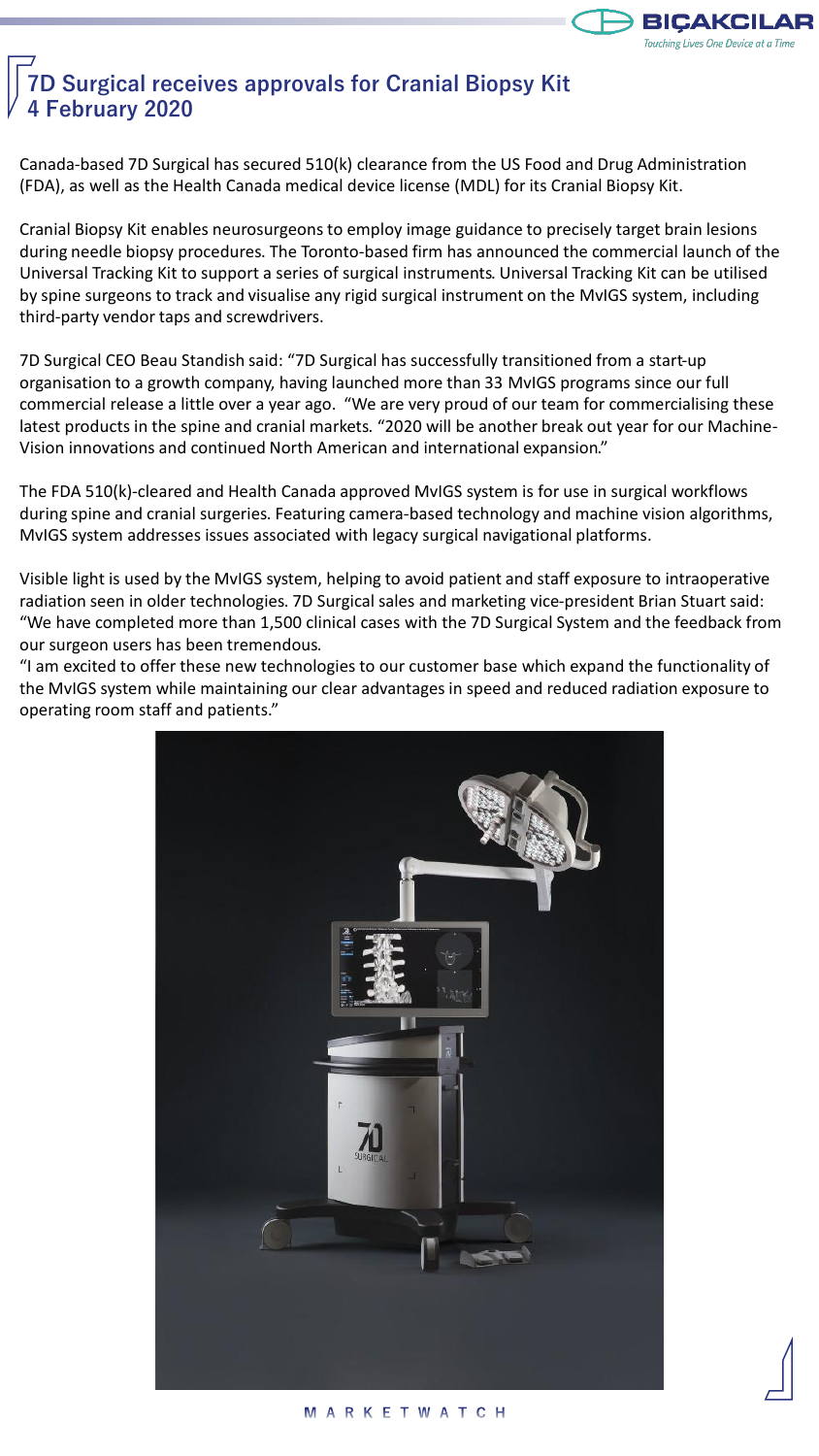

## **These medical device companies provide the most research payments JANUARY 31, 2020**

The worlds largest medical device companies are spending tens of millions of dollars a year on research payments to doctors and teaching hospitals — but the payments only make up a tiny fraction of their budgets.

That was a big takeaway from an analysis of Medical Design & Outsourcing's annual Big 100 and the most recent data available on CMS Open Payments.

The world's 20 biggest publicly-traded medtech companies made \$159.9 million in research payments to doctors and teaching hospitals in 2018, spending an average of 0.1% of their annual revenue. On average, each company doled out 1.2% of its research and development spending to doctors and teaching hospitals in 2018.

Medtronic topped the list with \$64 million in research payments to doctors and teaching hospitals. Those payments were 2.7% of its R&D spending and 0.2% of its annual revenue in 2019.

Research payments to doctors and teaching hospitals go toward research studies of certain devices from the company. Some studies are investigator-sponsored and evaluate the safety and efficacy of devices such as stents, leads, imaging devices and more.

Here is a breakdown of how the top 5 companies with the most payments divvied up their research payments between doctors and teaching hospitals — and what the top payments from each company went toward.



No.1 \$64 million in research payments to doctors and teaching hospitals



No.2 \$23.2 million in research payments to doctors and teaching hospitals

Boston<br>cientific No. 3 \$19.4 million in research payments to doctors and teaching hospitals



No. 4 \$10.9 million in research payments to doctors and teaching hospitals



No. 5 \$10.5 million in research payments to doctors and teaching hospitals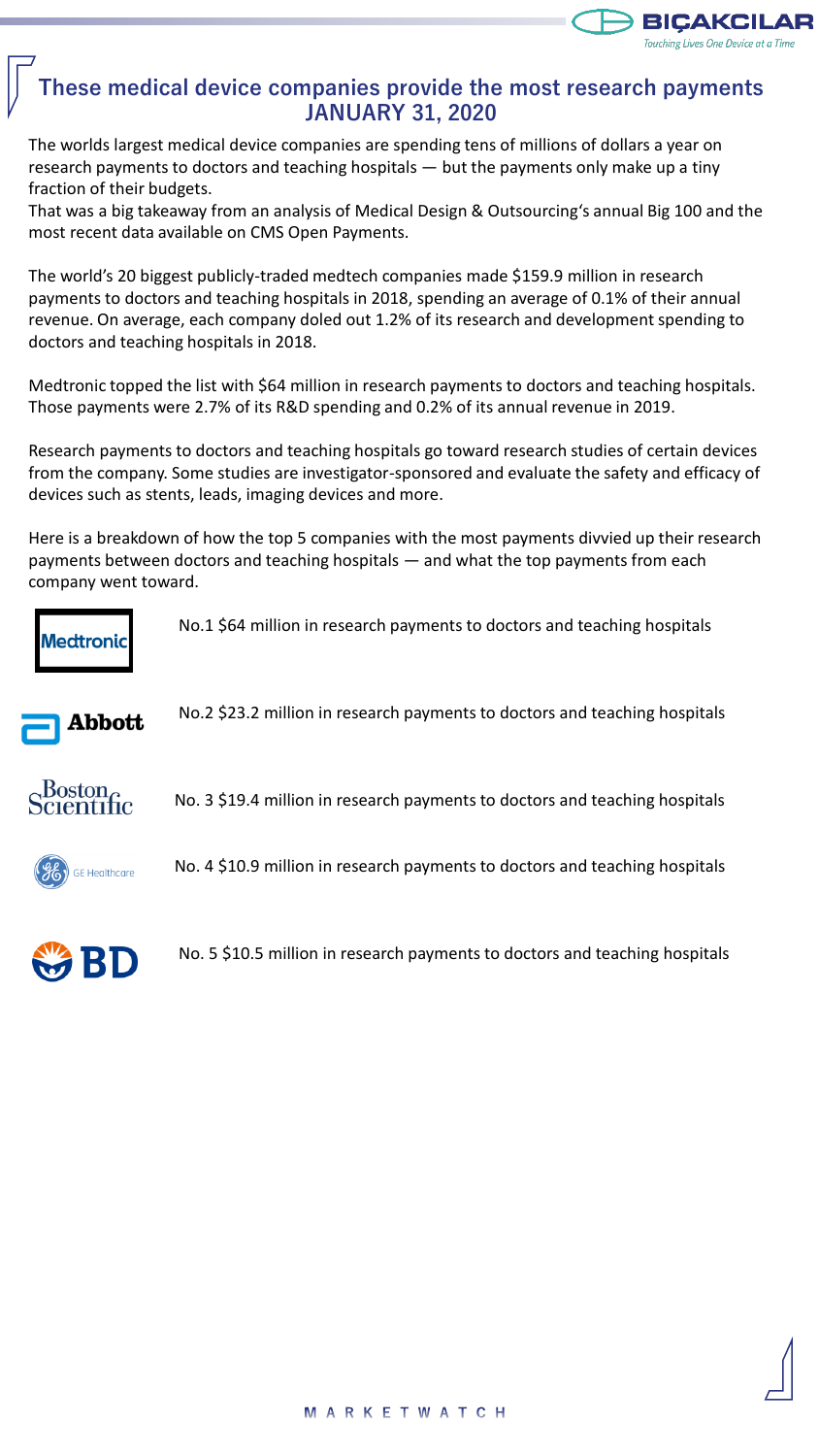

## **Medtronic seeks to boost surgical robotics play with Digital Surgery acquisition FEBRUARY 13, 2020 BY MASSDEVICE**

Medtronic (NYSE:MDT) announced today that it has acquired Digital Surgery (London), a privatelyheld pioneer in surgical artificial intelligence, data and analytics, and digital education and training. Financial terms of the deal were not disclosed.

Medtronic said the purchase will strengthen its robot-assisted surgical platform and its broader portfolio. The medical device giant is making a big play to compete against robotic surgery's dominant player — Intuitive Surgical (NSDQ:ISRG) and its da Vinci SP. Medtronic last year unveiled its much-awaited Hugo RAS system.

Digital Surgery officials say they want to digitize surgical protocols using cutting-edge computing and to support the delivery of consistent, data-driven, and evidence-based surgical care. Its products include Touch Surgery, an award-winning interactive training platform downloaded more than 2 million times, and GoSurgery, an operating room efficiency platform.



## **Digital Surgery will join Surgical Robotics business, a part of the Medtronic's Minimally Invasive Therapies Group.**

The acquisition is expected to strengthen Medtronic's portfolio and its robotic-assisted surgery platform.

Medtronic Surgical Robotics business vice president and general manager Megan Rosengarten said: "Capabilities and solutions in the data and analytics space play a critical role in our continued focus on advancing minimally invasive surgery, from education and training to clinical decision support, to reducing cost and unwarranted variability.

"We are thrilled to bring the Digital Surgery team and their expertise into Medtronic, not only due to the strategic fit from a technology perspective but due to the shared belief that patients around the world deserve access to quality surgical care.

"By pairing digital solutions with robotic platforms and instrumentation, we can have a big impact on expanding patient access."

Digital Surgery will continue to be headquartered in London and its existing executive team, including the two surgeon co-founders, Dr Jean Nehme and Dr Andre Chow, will remain.